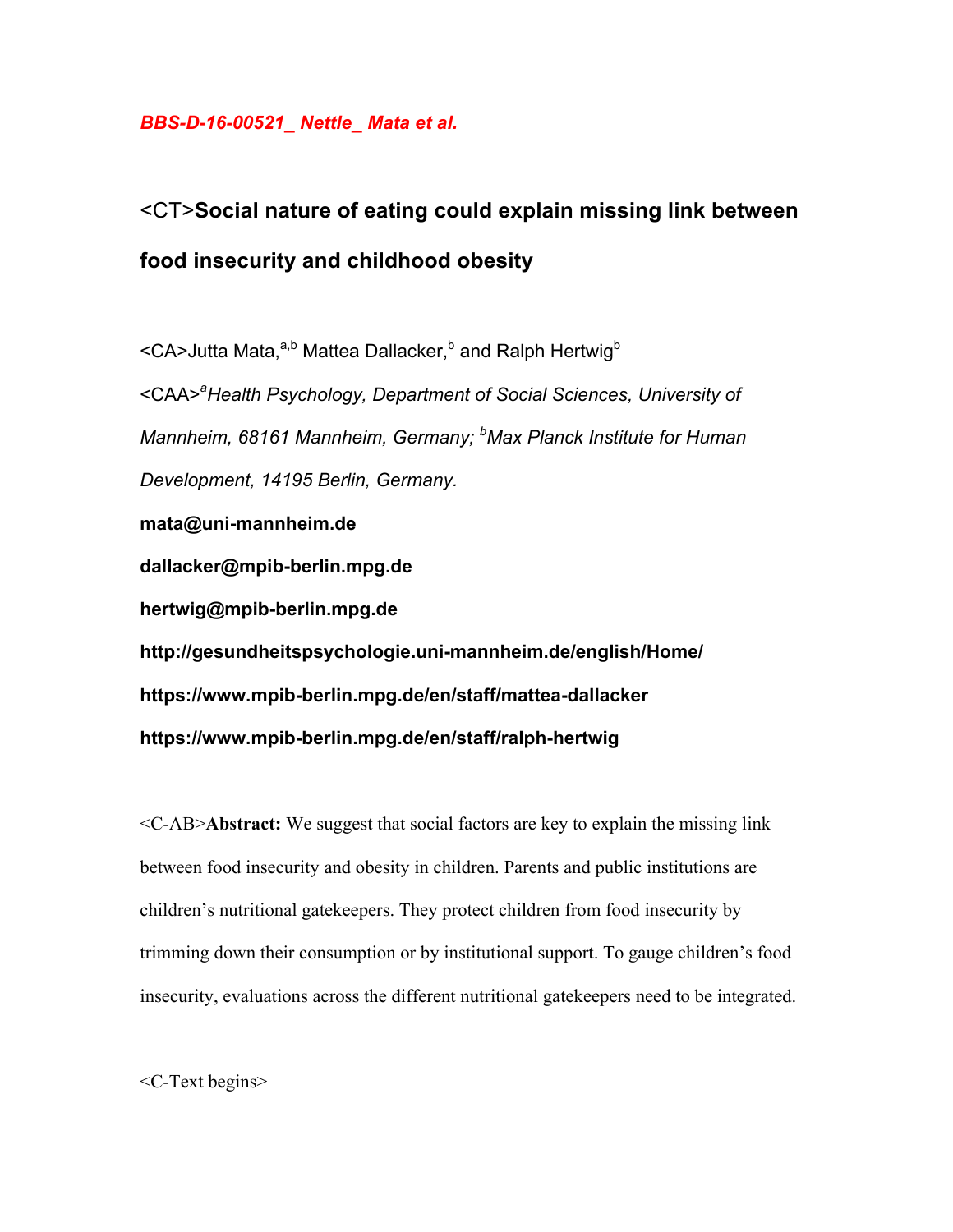The insurance hypothesis offers an intriguing environment-based account of the global obesity crisis. Considering the mismatch between ancestral food scarcity and the unprecedented energy-density of contemporary food environments, it attributes socioeconomic differences in obesity to an evolved adaptive mechanism. Specifically, individuals are hypothesized to store more fat when cues indicate that access to food is uncertain, thus buffering against future shortages. The authors acknowledge the multicausality of obesity, with no single factor explaining all or most of the variance. Against this background, they also consider the role of genes and psychological factors such as impulsivity and inhibition in explaining the complex phenomenon of obesity. However, one important factor is missing from their account: the role of others, namely, nutritional gatekeepers.

Although Nettle et al. emphasize the role of society in explaining obesity, they depict food choice – perhaps the single most important behavioral act associated with obesity or lack thereof – as an individualistic decision. They thus overlook social dimensions that are crucial in explaining some of the perplexing patterns surrounding obesity. Eating is not a solitary intake of energy but often a social activity shaped by others' dietary behavior and choices (Herman et al. 2003). "Company" literally means "with bread" – company is those with whom we break bread. Few, if any, health-related behaviors are as closely embedded in the social context as eating – especially where children are concerned. By the age of 10, a child has eaten about 10,000 meals, most of them in the company of their family. Yet, children rarely enjoy autonomy in their food choices.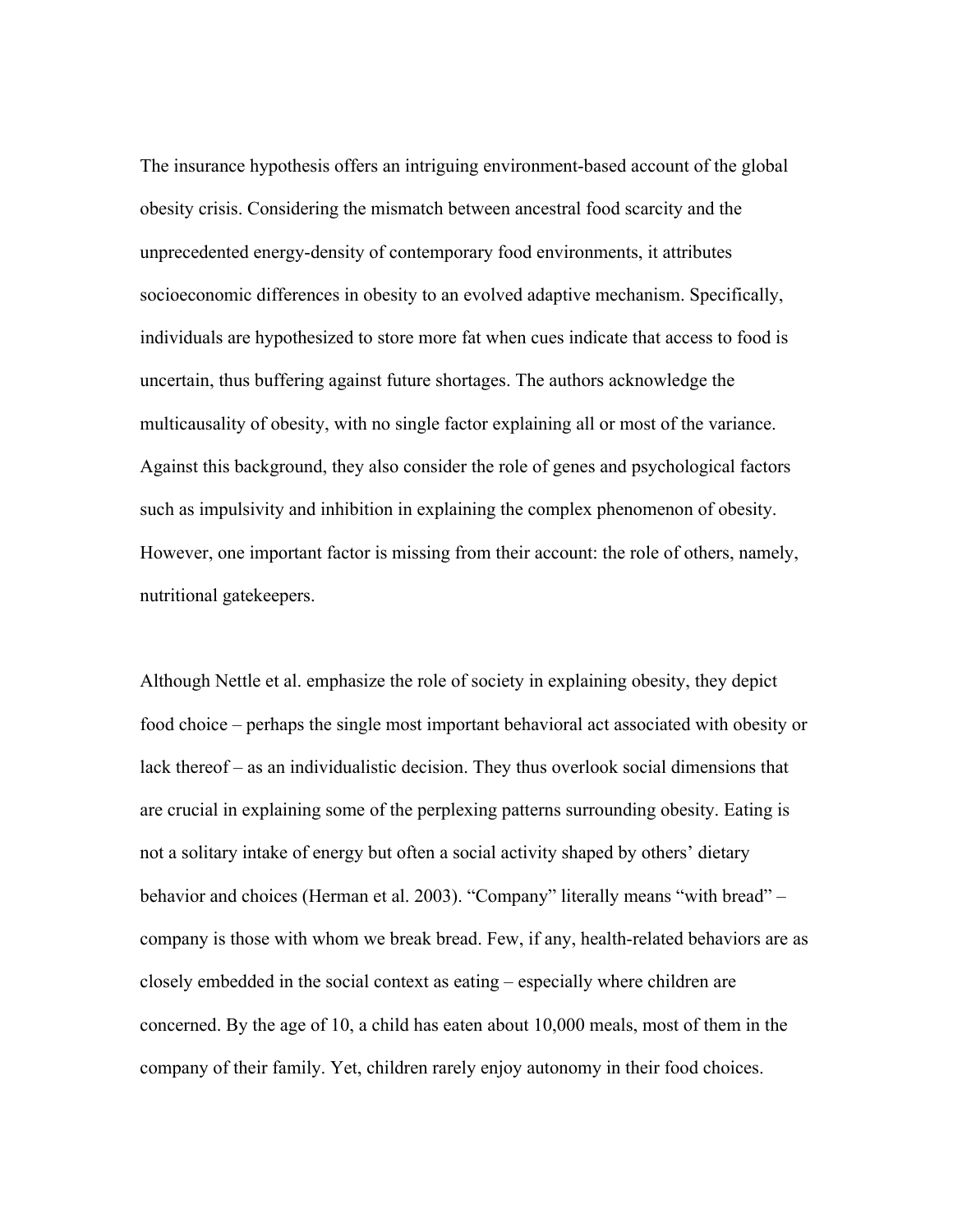Nutritional gatekeepers – not only parents and grandparents, but also institutions (e.g., kindergartens, schools, policymakers) determine the food choice architecture. One of the most important food contexts for children is the family, with nutritional gatekeepers determining more than 70% of what the family eats (Wansink 2006) through, for example, their economic resources (Keane et al. 2012), family mealtime practices (Dallacker et al. 2016a), nutritional knowledge, and numerical abilities, which are associated with comprehension of nutrition labels or portion size estimation skills (Dallacker et al. 2016b; Mata et al. 2008).

Why do the authors not find a relationship between food insurance and obesity in children? We suggest that recognizing the social nature of eating – and, in particular, of children's food choices – can offer answers for this missing link. Not all participants in the shared activity of eating (e.g., Sobal & Nelson 2003) will be equally affected by (perceived) food insecurity. Despite eating at the same table, the last-born child is often less well-nourished than the first-born. For example, in a family of seven, the height for age of the last-born child is up to 2.5 standard deviations less than that of the first-born (Hertwig et al. 2002). Yet ethical norms and legal policies aim to protect children from malnutrition or starvation. For example, mothers report abstaining from food to ensure that their children are adequately nourished (McIntyre et al. 2003; Piperata et al. 2013). In wealthy societies, institutional settings such as daycare centers and schools often provide free lunches or free milk to children from impoverished families. In the United States, for example, 16 different food assistance programs were funded in 2002, and one in five Americans participated in them at one point during that year (Fox et al. 2004).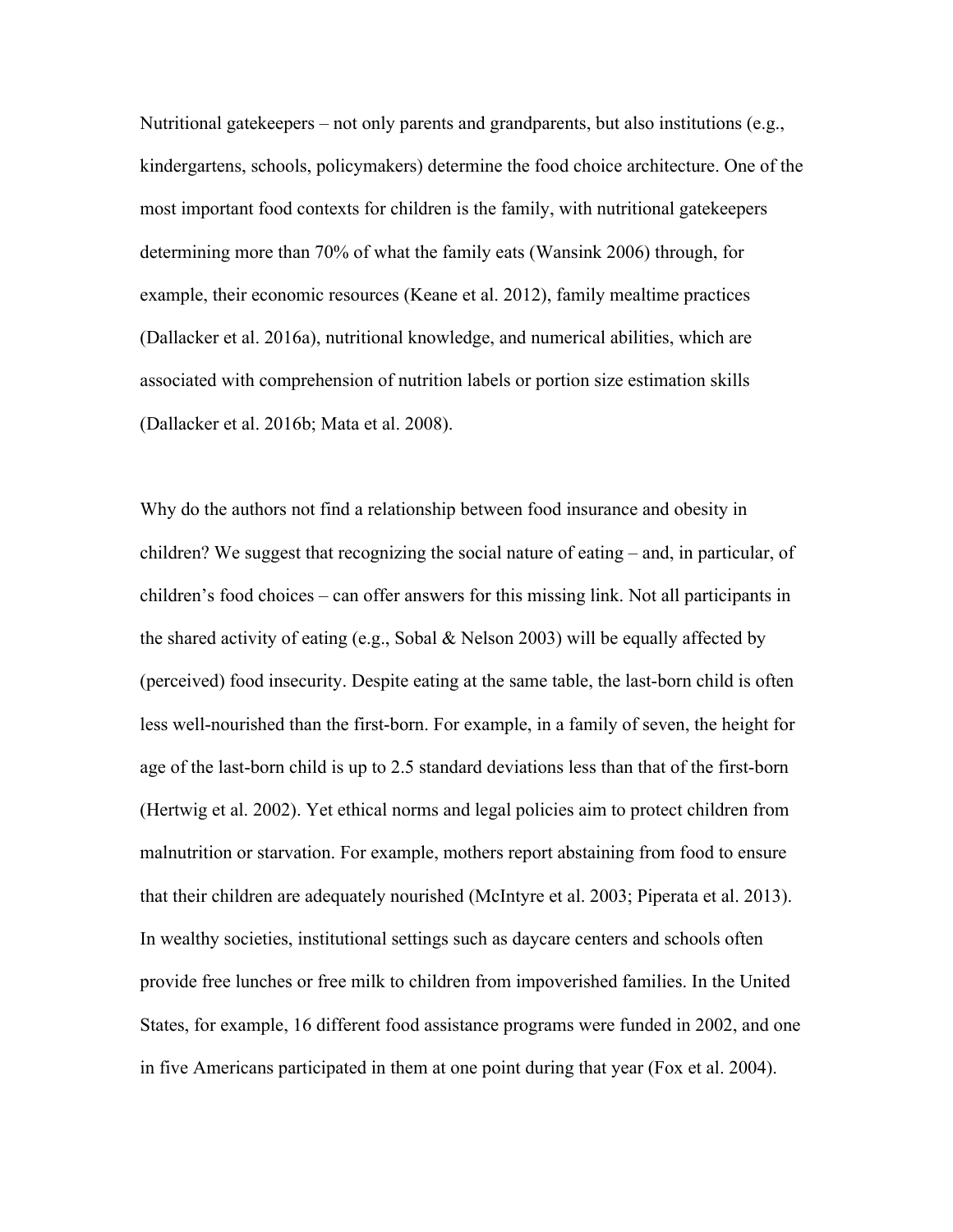Thus, relatively rich societies aim to protect children from the detrimental effects of food insecurity through social norms, welfare assistance, and institutionalized arrangements. Admittedly, despite these efforts, even high-income countries appear to suffer from "hidden hunger" and malnutrition caused by vitamin and mineral deficiencies that threaten to impair children's intellectual and physical development (Biesalski & Black 2016).

The authors suggest a methodological explanation for the missing link between food insecurity and body mass index: The studies included in the meta-analysis measured a child's food insecurity through parental reports, which are likely to differ from the child's perception (Connell et al. 2005; Fram et al. 2011). Importantly, this is not only a methodological, but, again, also a social explanation. As described above, wealthy societies aim to protect children from hunger and food poverty both within the family and beyond (Fox et al. 2004). As a consequence of the multiple individual and institutional nutritional gatekeepers involved in children's nutrition, parental perceptions – being just one piece of the social puzzle – may not be a veridical and integrative proxy of a child's food (in-)security – even more so when parents equate food security with lack of hunger and thus neglect the risk of malnutrition.

To conclude, eating was, has been, and will likely continue to be a shared activity – not always, but often. Any comprehensive model of obesity therefore needs to account for the social nature of food choice and consumption. This is particularly the case for children, whose food choice autonomy is restricted. The authors did not find a link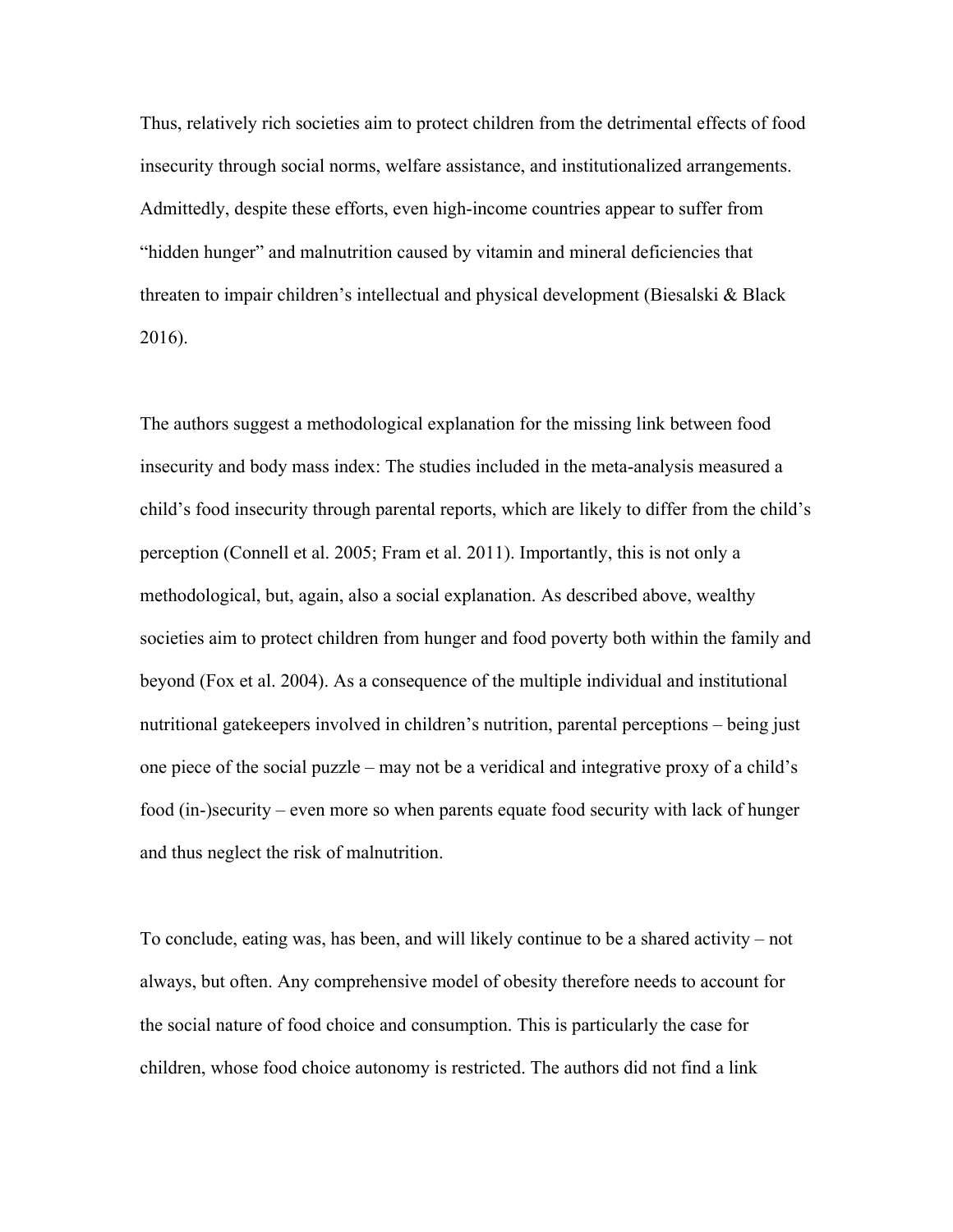between food insecurity and children's obesity. The reason could be that this link simply does not exist or is relatively weak because parents, institutions, and policymakers buffer children from food insecurity. Alternatively, a link may exist, but it may be moderated by who is competent to gauge children's experience of food security or lack thereof: the children, their parents, institutional settings, policymakers? A stringent test of the food insecurity hypothesis in children demands that proper attention be paid to the social dynamics of food choice and eating.

<C-Text ends>

## [COMP: DO NOT SET REFERENCES FROM HERE; USE CONSOLIDATED REFERENCES FILE. **PROOFREADER: NOTE THAT THESE REFERENCES MAY NOT BE IN THEIR FINAL FORM; REFER TO CONSOLIDATED REFS.]**

<RFT>**References [**Jutta Mata, Mattea Dallacker, and Ralph Hertwig] [JM]  $<$ refs $>$ 

- Biesalski, H. K. & Black, R. E. (2016) *Hidden hunger: Malnutrition and the first 1000 days of life: Causes, consequences and solutions.* Karger. [JM]
- Connell, C. L., Lofton, K. L., Yadrick, K. & Rehner, T. A. (2005) Children's experiences of food insecurity can assist in understanding its effect on their well-being. *Journal of Nutrition* 135:1683–90. [JM]
- Dallacker, M., Hertwig, R. & Mata, J. (2016a) More than just food: A meta-analysis of family mealtime practices associated with children's nutritional health. *Manuscript under review*. [JM]
- Dallacker, M., Hertwig, R., Peters, E. & Mata, J. (2016b) Lower parental numeracy is associated with children being under- and overweight. *Social Science & Medicine*  161:126–33. doi: 10.1016/j.socscimed.2016.06.006. [JM]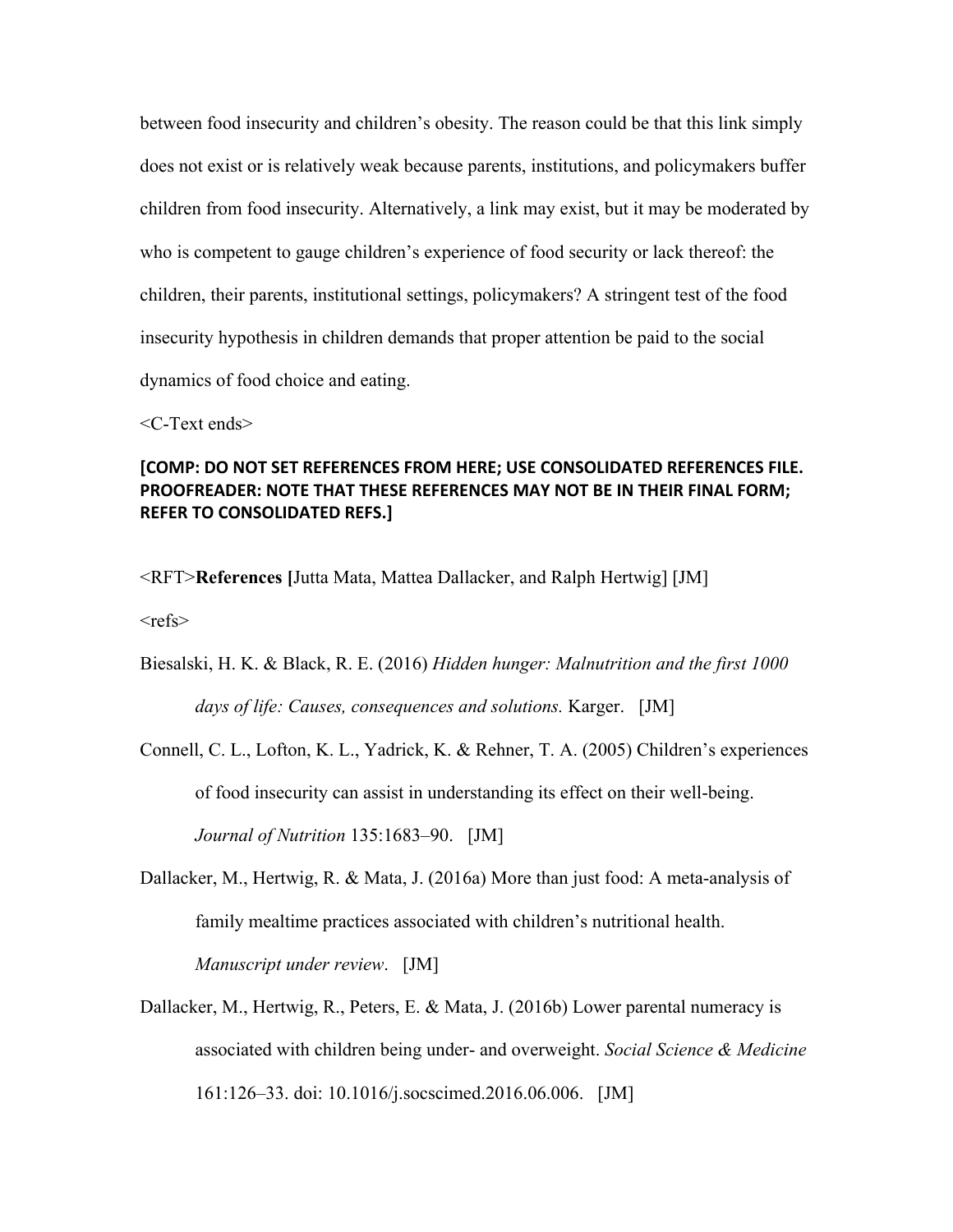Fox, M. K., Hamilton, W. & Lin, B.-H. (2004) *Effects of food assistance and nutrition programs on nutrition and health: Volume 4. Executive summary of the literature review* (Electronic Publications from the Food Assistance & Nutrition Research Program No. FANR-19-4). http://www.ers.usda.gov/webdocs/publications/fanrr194/30211\_fanrr19-

4a\_002.pdf . [JM]

- Fram, M. S., Frongillo, E. A., Jones, S. J., Williams, R. C., Burke, M. P., DeLoach, K. P. & Blake, C. E. (2011) Children are aware of food insecurity and take responsibility for managing food resources. *Journal of Nutrition* 141:1114–19. doi:10.3945/jn.110.135988. [JM]
- Herman, C. P., Polivy, J. & Roth, D. A. (2003) Effects of others on food intake: A normative interpretation. *Psychological Bulletin* 129:873–86. doi: 10.1037/0033- 2909.129.6.873. [JM]
- Hertwig, R., Davis, J. N. & Sulloway, F. J. (2002) Parental investment: How an equity motive can produce inequality. *Psychological Bulletin* 128:728–45. doi: 10.1037/0033-2909.128.5.728. [JM]
- Keane, E., Layte, R., Harrington, J., Kearney, P. M. & Parry, I. J. (2012) Measured parental weight status and familial socio-economic status correlates with childhood overweight and obesity at age 9. *PLOS One* 7:e43503. doi: 10.1371/journal.pone.0043503. [JM]
- Mata, J., Scheibehenne, B. & Todd, P. M. (2008) Predicting children's meal preferences: How much do parents know? *Appetite* 50:367–75. doi: 10.1016/j.appet.2007.09.001. [JM]